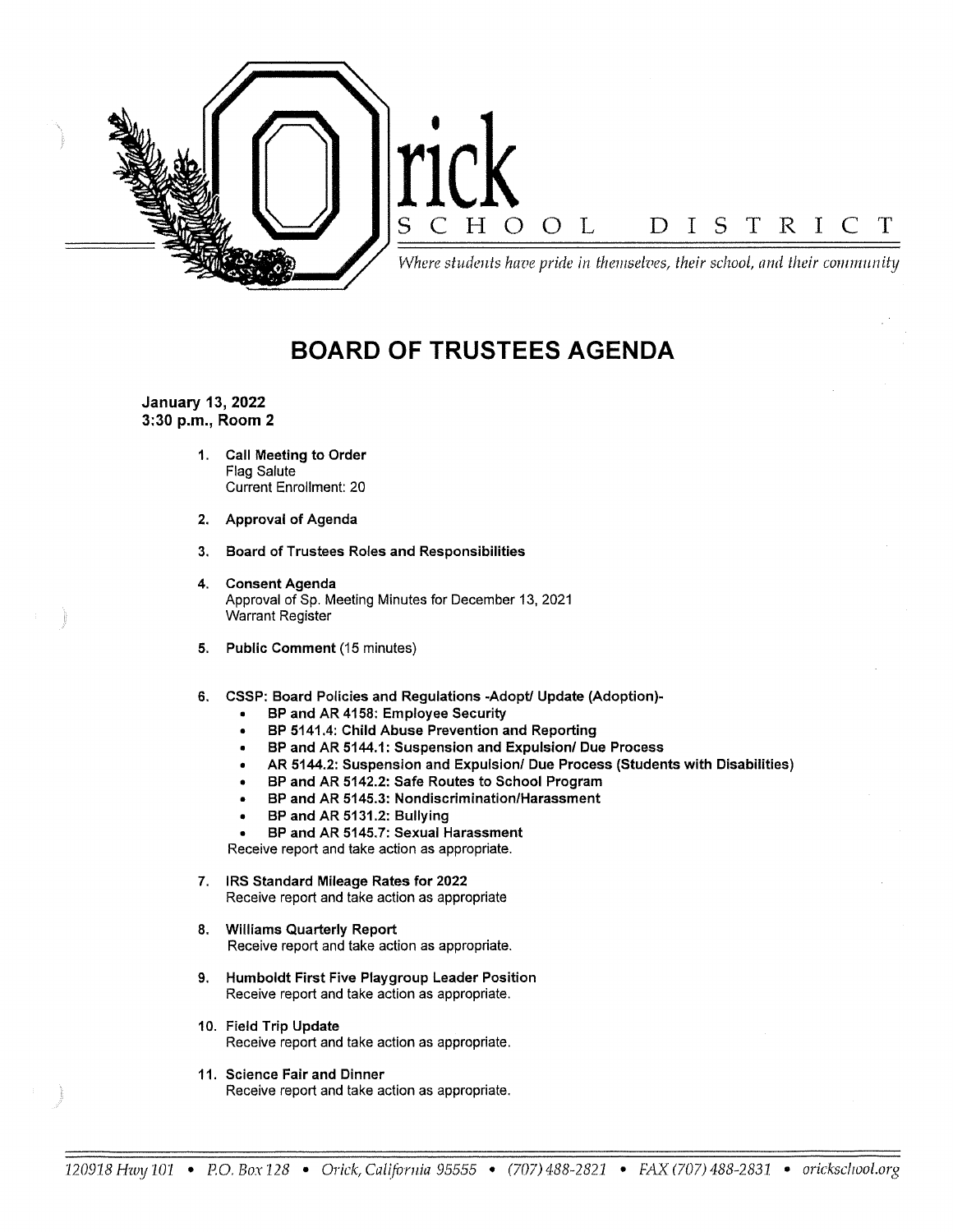

### **AGENDA CONTINUED:**

- **12. School Accountability Report Card**  Receive report and take action as appropriate.
- **13. Budget Review**  Receive report and take action as appropriate.
- **14. Lead Teacher Report**  Receive report and take action as appropriate.
- **15. Superintendents Report**  Receive report and take action as appropriate.
- **16. Announcements**
- **17. Discussion/ Adjournment**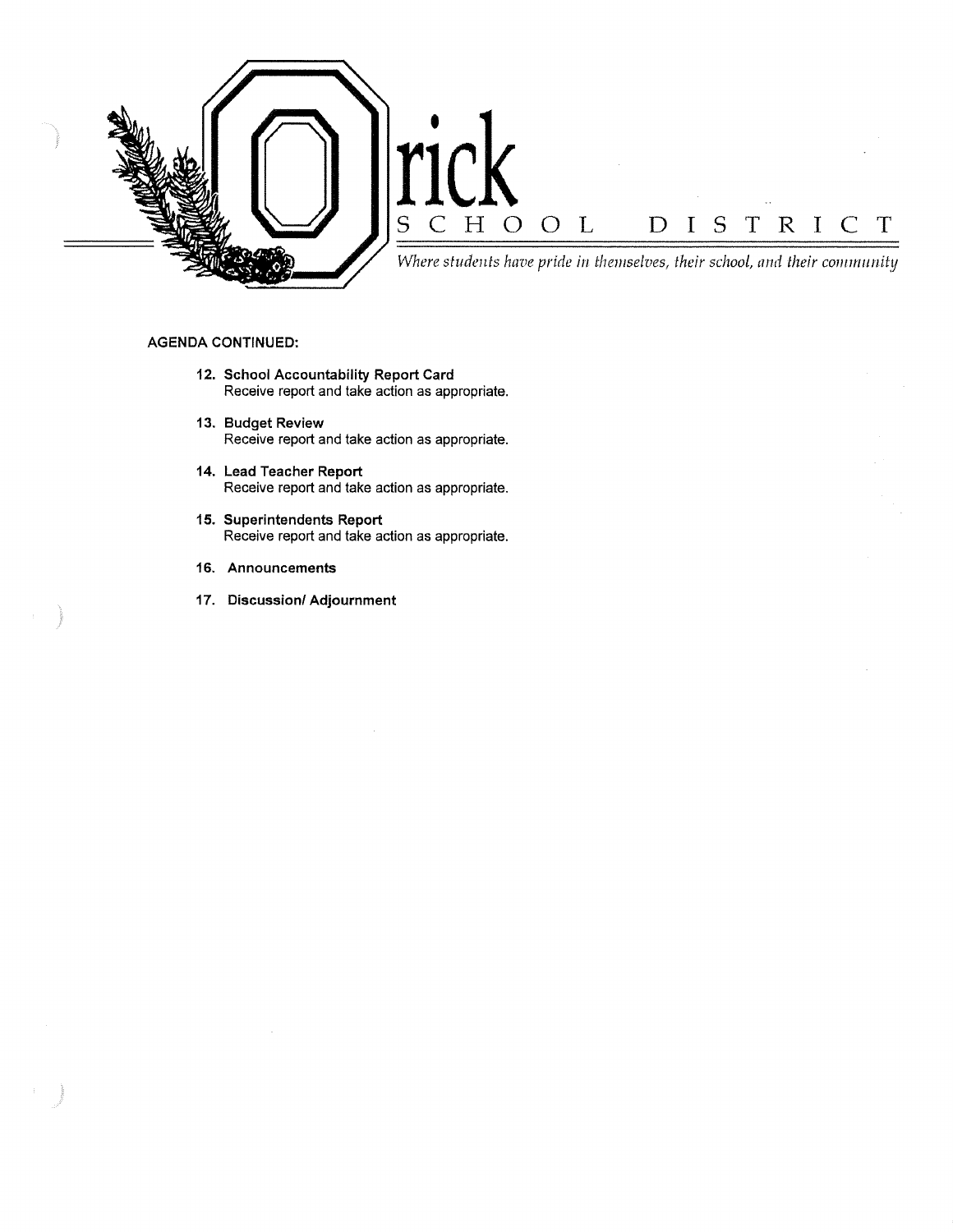December 13, 2021 4:00 p.m., Room 2

## **SPECIAL MEETING MINUTES**

**MEMBERS PRESENT:** Kimberly Frick, Edith Baker, Robert Hayden, Frank Buck, Nancy Avram **MEMBERS ABSENT:** None **MEMBERS TARDY:** None **OTHERS PRESENT:** Amanda Platt, Matt Ross, Melody Schroeder **MEETING LEAD BY:** Kimberly Frick

**Approval of Agenda-** Frank Buck moved to approve the agenda as presented. Nancy Avram seconded. All ayes. Motion carried.

#### **Board Roles and Responsibilities**

#### **Organizational Meeting:**

- **1. Calendar-** Nancy Avram moved to approve the board meetings be held on the 2nd Thursday of the month at 3:30 pm. Kimberly Frick seconded. All ayes. Motion carried.
- **2. Officers-** Edith Baker nominated Kimberly Frick for President. Frank Buck seconded. Kimberly Frick nominated Edith Baker for Clerk. Frank Buck seconded. Discussion. Close nominations. All ayes. Motion carried

**Consent Agenda-** Kimberly Frick moved to approve the consent agenda as presented. Edith Baker seconded. All ayes. Motion carried.

#### **Public Comment** -None

**Certification of the First Interim Report-** Frank Buck moved to approve the First Interim report with a Positive certification as presented. Nancy Avram seconded. All ayes. Motion carried

**Student Wellness Policy Review-** Frank Buck moved to approve the Student Wellness Policy as presented. Edith Baker seconded. All ayes. Motion carried.

**ESSER 3 Safe Return to School Plan Update:** Ms. Platt explained there were changes to #28 and #30. Frank Buck moved to approve the Safe Return to School plan updates as presented. Edith Baker seconded. All ayes. Motion carried.

**CDPH Covid-19 Personnel Grant Budget/Stipends-** Ms. Platt stated as discussed last month, this is a breakdown of the Covid funding to be spent this school year. \$2500.00 for each team member and \$5000.00 for the Team Administrator. Robert Hayden moved to approve the staff stipends as presented. Edith Baker seconded. All ayes. Motion carried.

**Contract Services with K. Yergensen-** Ms. Platt shared this would be for counseling services provided by Covid funds for \$200.00 per session not to exceed \$3000.00 for the 20-21 school year. Robert Hayden moved to approve Kirsten Yergensen's contract as presented. Nancy Avram seconded. All ayes. Motion carried.

**Superintendent Spending Limit-** Kimberly Frick moved to approve the Superintendents spending limit be set at \$300.00 without prior board approval. Nancy Avram seconded. All ayes. Motion carried.